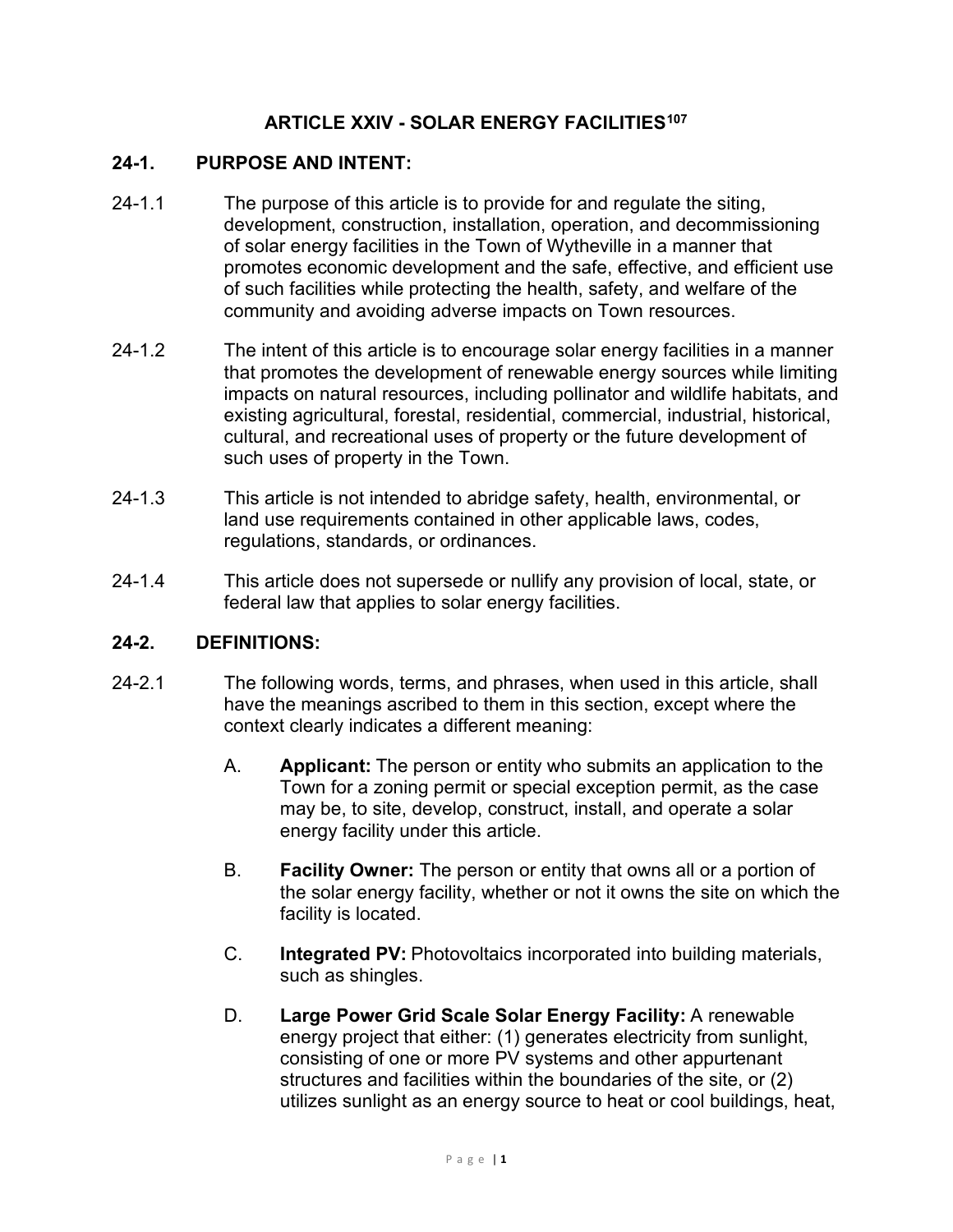or cool water, or produce mechanical power by means of any combination of collecting, transferring, or converting solargenerated energy. The term applies to, but is not limited to, solar photovoltaic systems, solar thermal systems, and solar hot water systems. The term excludes, however, facilities that meet any of the following criteria: (1) it has a project area equal to or less than one acre, (2) it has a rated capacity equal to or less than 200 kilowatts (kw), (3) it is mounted on or over a building, parking lot, or (4) it utilizes integrated PV only.

- E. **Property Owner Scale Solar Collection System:** A system, accessory to a principal use, such as a residence or business, consisting of solar panels, modules, and related equipment (e.g., heat exchanger, pipes, inverter, wiring, storage) that collects solar radiation and transfers it as heat to a carrier fluid for use in water heating or space heating and cooling, or that collects solar energy and converts it into electricity. Property owner scale solar collection systems are designed to primarily meet on-site demands but may include the transfer of excess energy to an electric utility grid.
- F. **Operator:** The person or entity responsible for the overall operation and management of the solar energy facility, if different than the facility owner.
- G. **Photovoltaic or PV:** Materials and devices that absorb sunlight and convert it directly into electricity.
- H. **Project Area:** The area within a site used for the construction and operation of the solar energy facility.
- I. **Rated Capacity:** The maximum capacity of a solar energy facility based on the sum total of each photovoltaic system's nameplate capacity.
- J. **Site:** The property containing a solar energy facility.
- K. **Site Owner:** The person or entity that owns all or a portion of the site, if different than the facility owner.
- L. **Small Power Grid Scale Solar Energy Facility:** A solar energy facility that: (1) has a project area of one acre or less; (2) has a rated capacity of 200 kw or less; (3) is mounted on or over a building, parking lot, or (4) utilizes integrated PV only.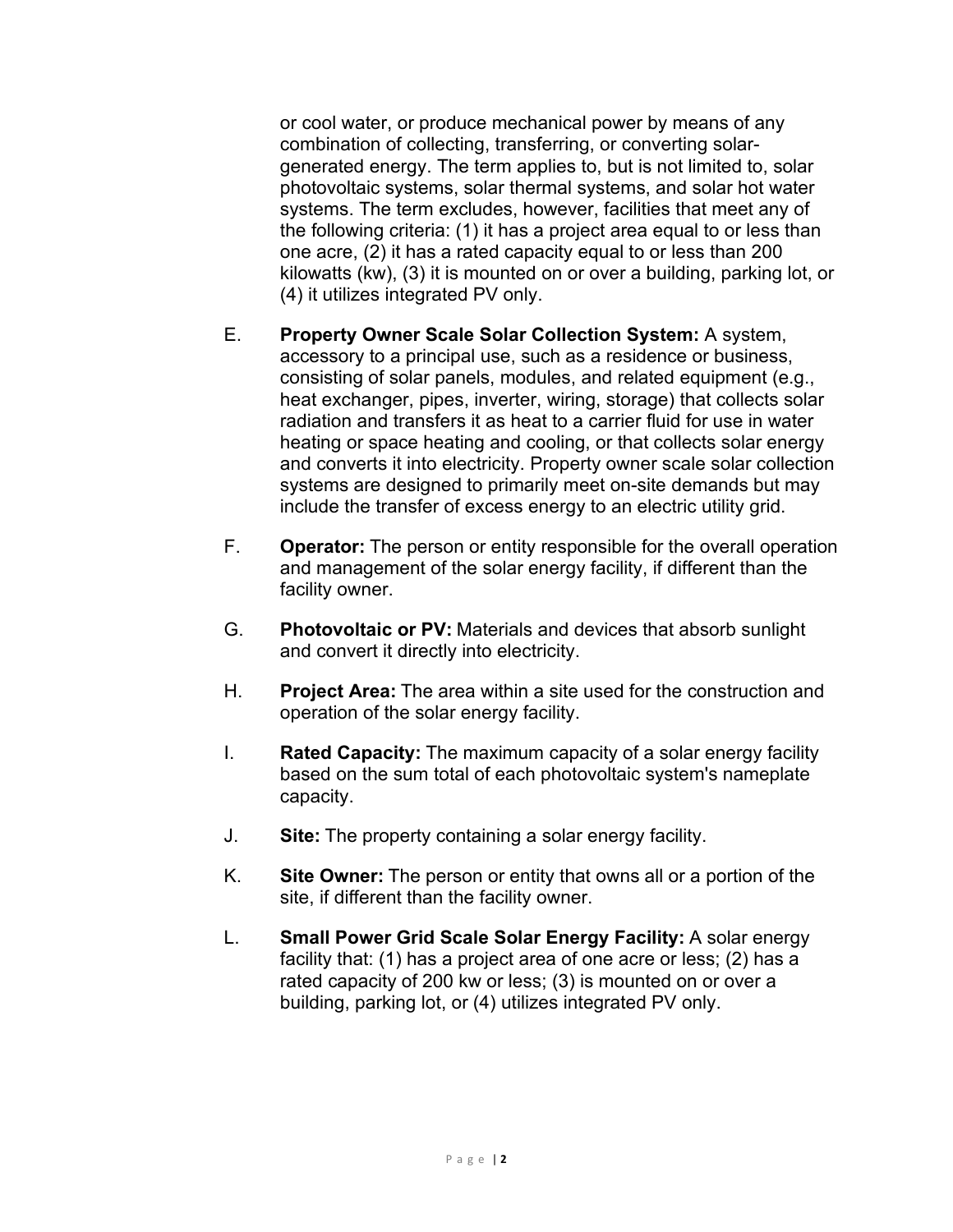### **24-3. APPLICABILITY AND PERMITTING:**

- 24-3.1 The requirements set forth in this article shall govern the siting, development, construction, installation, operation, and decommissioning of solar energy facilities in the Town.
- 24-3.2 A special exception permit is required for each large power grid scale solar energy facility proposed to be constructed, installed, or operated in the Town.
- 24-3.3 A zoning permit is required for each small power grid scale solar energy facility proposed to be constructed, installed, or operated in the Town except where a special exception permit is required withing a specific zoning district.
- 24-3.4 Small power grid scale solar energy facilities are a permitted use in the A-1, B-1, B-2, MA-1, M-1, M-1M and M-2 Zoning Districts with a Zoning Permit. Facilities located in the B-2 DT Zoning District are permitted by special exception permit.
- 24-3.5 Large power grid scale solar energy facilities are a permitted use in the A-1, M-1, M-1M and M-2 Zoning Districts with a special exception Permit.

### **24-4. APPLICATIONS, PROCEDURES, AND REQUIREMENTS FOR PROPERTY OWNER SCALE SOLAR COLLECTION SYSTEMS:**

- 24-4.1 Property owner scale solar collection systems are permitted in all zoning districts to serve any permitted use. (See Code of Virginia  $\S$  15.2-2288.7. Local regulation of solar facilities.)
- 24-4.2 A building permit is required for all property owner scale solar collection systems.
- 24-4.3 Integrated PV systems are encouraged for solar collection systems mounted on structures, especially for those in residential districts and for all roof mounted systems where a pitched roof is visible from the street.
- 24-4.4 Components may be mounted on the roof(s) of principal or accessory structures, other parts of structures, or the ground.
- 24-4.5 As part of the permit application, the applicant shall submit drawings prepared by a licensed engineer, which demonstrate how the solar collection system will be attached to the roof, the snow load capacity, and relevant construction details. A roof inspection report is also required prior to installation for all roof mounted systems to assure that the expected life of the roof will match or exceed the expected life of the solar collection system. The inspection may be performed by a certified home inspection professional, a licensed roofing contractor, or a registered engineer.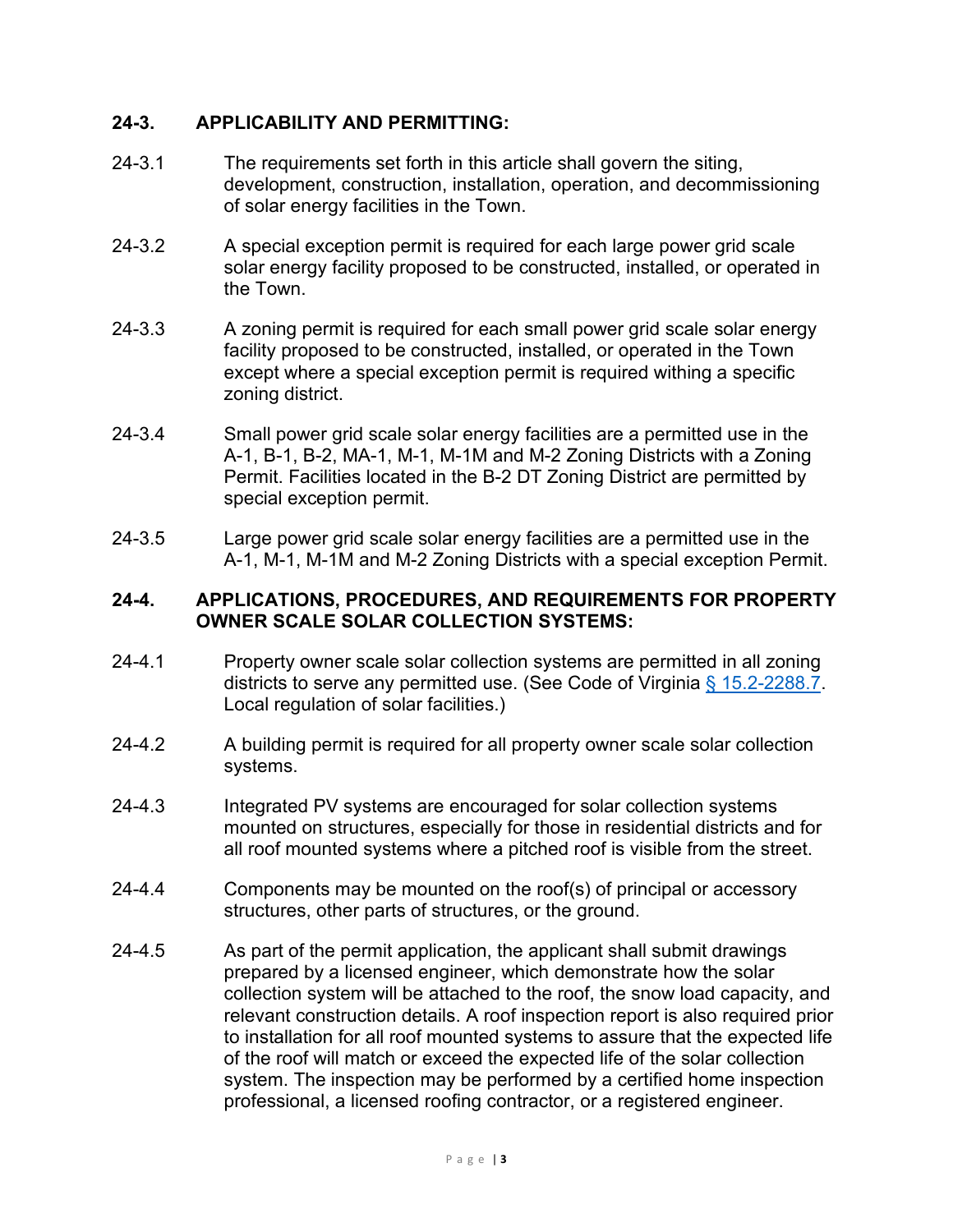- 24-4.6 All solar panels, supporting structures, and other equipment must comply with the minimum setback and maximum height standards that apply to principal and accessory structures within the district where they are located.
- 24-4.7 Ground mounted systems shall be screened from view of adjoining streets. (See Article XVI, Section 20 for fencing and screening guidelines.)
- 24-4.8 Systems located within designated historic districts shall be screened from view using materials appropriate to the historic nature of the district or located in a manner that minimizes visual impact on historic structures or the character of the historic district. (See Article XVI, Section 20 for fencing and screening guidelines.)
- 24-4.9 Property owner scale solar collection systems are subject to all applicable building, electrical, and plumbing code requirements.

### **24-5. APPLICATIONS, PROCEDURES, AND REQUIREMENTS FOR SMALL POWER GRID SCALE SOLAR ENERGY FACILITIES:**

- 24-5.1 For proposed small power grid scale solar energy facilities, the applicant shall submit a project narrative and site plan that comply with subsection A in section 24-6.1.
- 24-5.2 The signage, noise, and lighting requirements in section 24-7 shall apply to all small power grid scale solar energy facilities.
- 24-5.3 The fencing requirement and the height restriction in section 24-7 shall apply to all ground-mounted small power grid scale solar energy facilities except those that are mounted on or over a parking lot. Fencing requirements and height restrictions for small power grid scale solar energy facilities that are mounted on or over a parking lot, building, or structure are governed by the fencing guidelines for the zoning district where the facility is located (See Section 16-20).
- 24-5.4 For roof mounted systems, the applicant shall submit drawings prepared by a licensed engineer, architect, or other qualified professional, which demonstrate how the solar collection system will be attached to the roof, the snow load capacity, and relevant construction details. A roof inspection report is also required prior to installation for all roof mounted systems to assure that the expected life of the roof will match or exceed the expected life of the solar collection system. The inspection may be performed by a certified home inspection professional, a licensed roofing contractor, or a registered engineer.
- 24-5.5 The setback, lighting, vegetative buffering, and pollinator habitats requirements in section 24-7 shall apply to all small power grid scale solar energy facilities except those that are mounted on or over a building,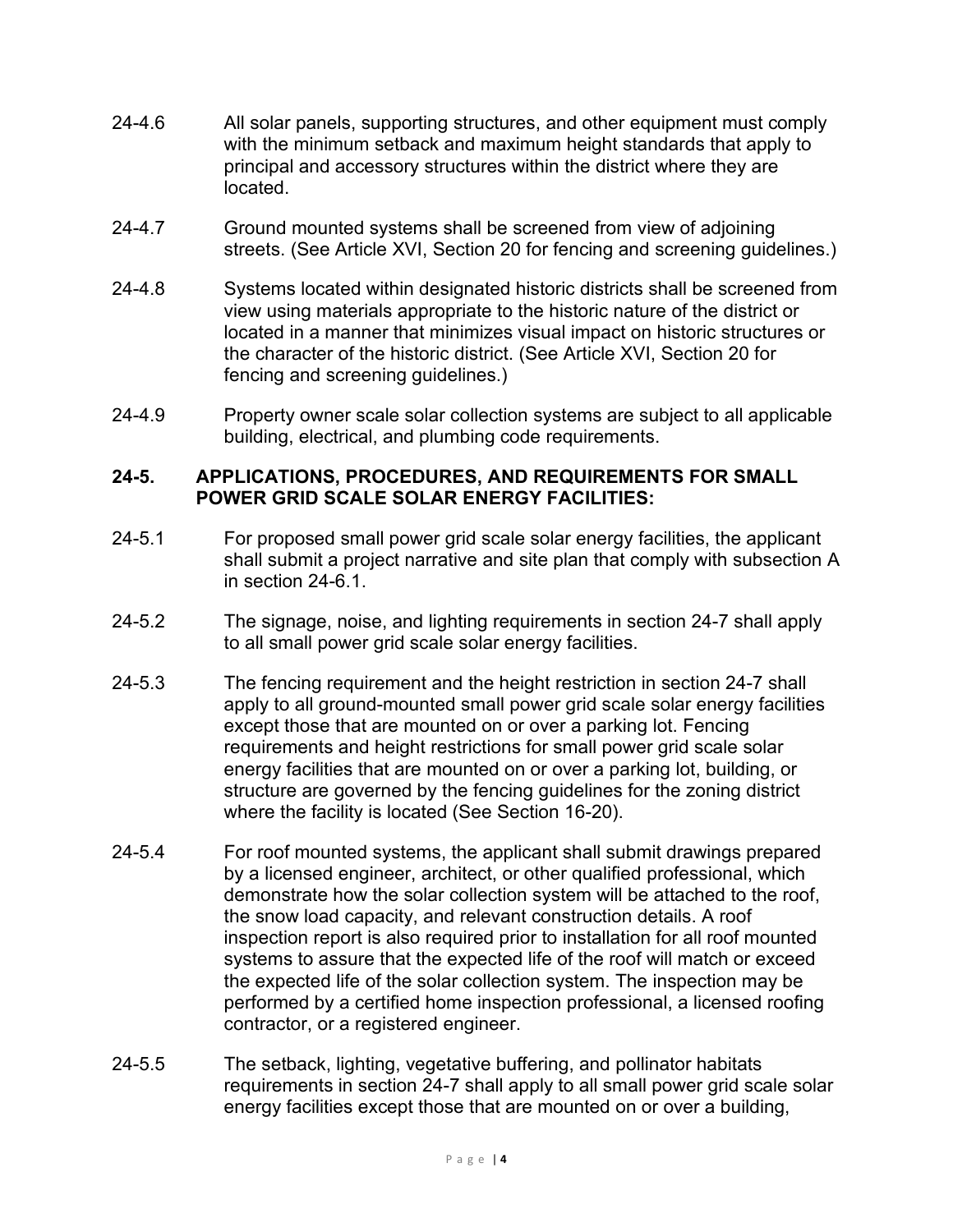structure, or parking lot; or that utilize integrated PV only. The setback, lighting, buffer yard and landscaping requirements for small power grid scale solar energy facilities that are mounted on or over a parking lot, building, or structure shall conform to the guidelines for setbacks, lighting, buffer yards, and landscaping in the zoning district where the facility is located.

- 24-5.6 Small power grid scale solar energy facilities are required to have a decommissioning plan and security that comply with subsection D of section 24-6.
- 24-5.7 The zoning administrator may require additional information, including but not limited to a site plan and/or construction details, from the applicant to determine whether the facility meets these requirements and qualifies as a matter of right as a small power grid scale solar energy facility.

# **24-6. APPLICATIONS AND PROCEDURES FOR LARGE POWER GRID SCALE SOLAR ENERGY FACILITIES:**

- 24-6.1 In addition to materials required for a special exception permit application under section 24-5, applications for large power grid scale solar energy facilities shall, unless otherwise provided herein, include the following information:
	- A. **Project Narrative:** A narrative identifying the applicant, facility owner, site owner, and operator, if known at the time of the application, and describing the proposed large power grid scale solar energy facility, including an overview of the project and its location; the size of the site and the project area; the current use of the site; the estimated time for construction and proposed date for commencement of operations; the planned maximum rated capacity of the facility; the approximate number, representative types and expected footprint of solar equipment to be constructed, including without limitation, photovoltaic panels; ancillary facilities, if applicable; and how and where the electricity generated at the facility will be transmitted, including the location of the proposed electrical grid interconnection.
	- B. **Site Plan:** The site plan shall include the following information:
		- (1) Property lines, minimum required setback lines under this article, and any proposed setback lines that exceed the minimum requirements.
		- (2) Existing and proposed buildings and structures, including preliminary location(s) of the proposed solar equipment.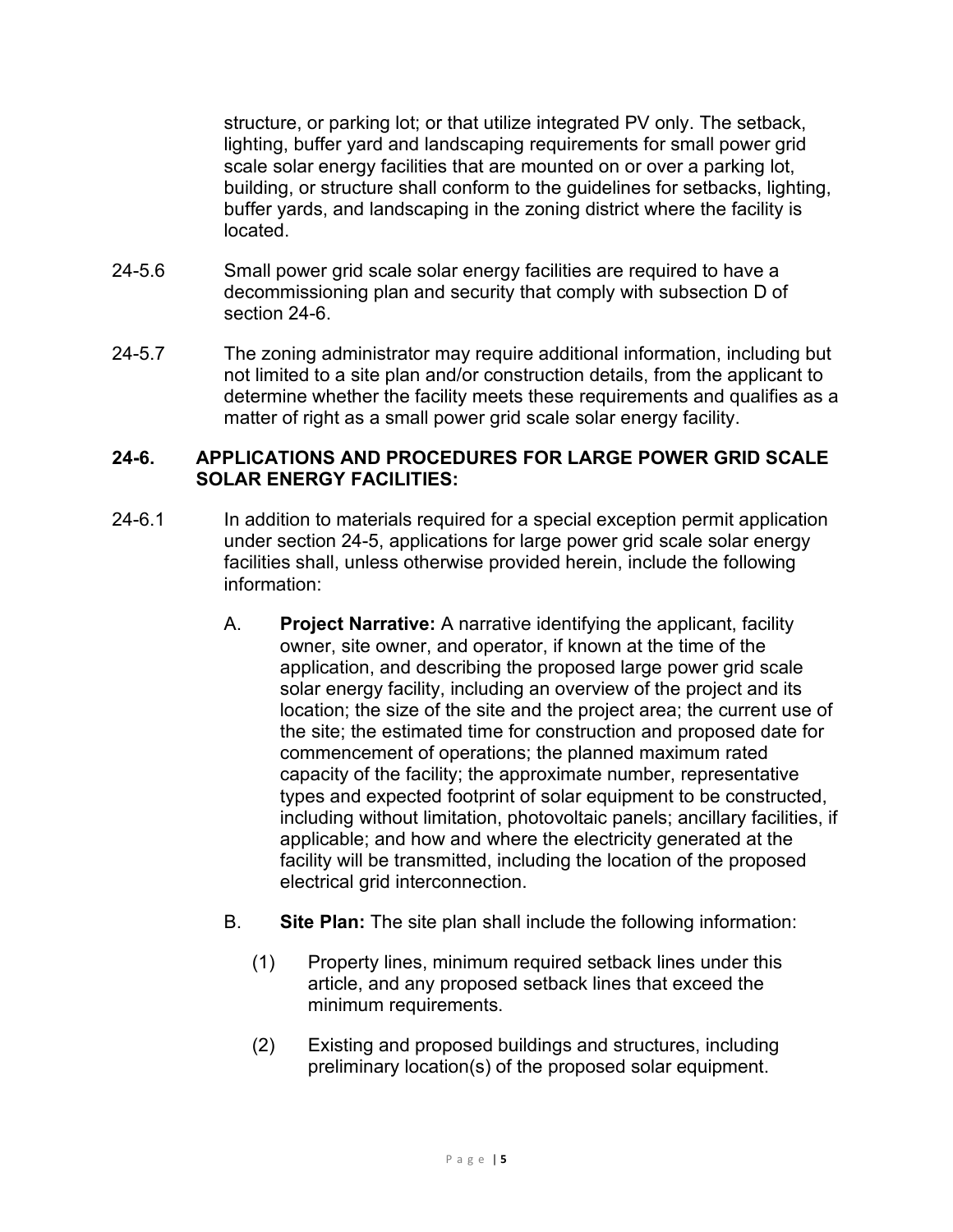- (3) Existing and proposed access roads, permanent entrances, temporary construction entrances, drives, turnout locations, and parking, including written confirmation from the Virginia Department of Transportation ("VDOT") that all entrances satisfy applicable VDOT requirements; provided, however, these requirements shall not exceed VDOT requirements for other types of projects in the underlying zoning district.
- (4) Proposed locations and maximum heights of substations, electrical cabling from the solar systems to the substations, panels, ancillary equipment and facilities, buildings, and structures (including those within any applicable setbacks).
- (5) Fencing as required under this article and other methods of ensuring public safety.
- (6) Areas where the vegetative buffering required in this article will be installed and maintained and areas where pollinator-friendly and wildlife-friendly native plants, shrubs, trees, grasses, forbs, and wildflowers required in this article will be installed and maintained.
- (7) Existing wetlands, woodlands and areas containing substantial woods or dense vegetation.
- (8) Additional information that may be necessary for a technical review of the proposal, may be required, as determined by the zoning administrator. The Planning Commission or Town Council may require other relevant information deemed to be necessary to evaluate the application.
- C. **Documentation of Right to Use Property for the Proposed Facility:** Documentation shall include proof of control over the proposed site or possession of the right to use the proposed site in the manner requested. The applicant may redact sensitive financial or confidential information.
- D. **Decommissioning Plan and Security:** The decommissioning plan shall include the following information:
	- (1) The applicant shall provide a detailed decommissioning plan that provides procedures and requirements for removal of all parts of the solar energy generation facility and its various structures at the end of the useful life of the facility or if it is deemed abandoned pursuant to section 24-8. The plan shall include the anticipated life of the facility, the estimated overall cost of decommissioning the facility in current dollars, the methodology for determining such estimate, and the manner in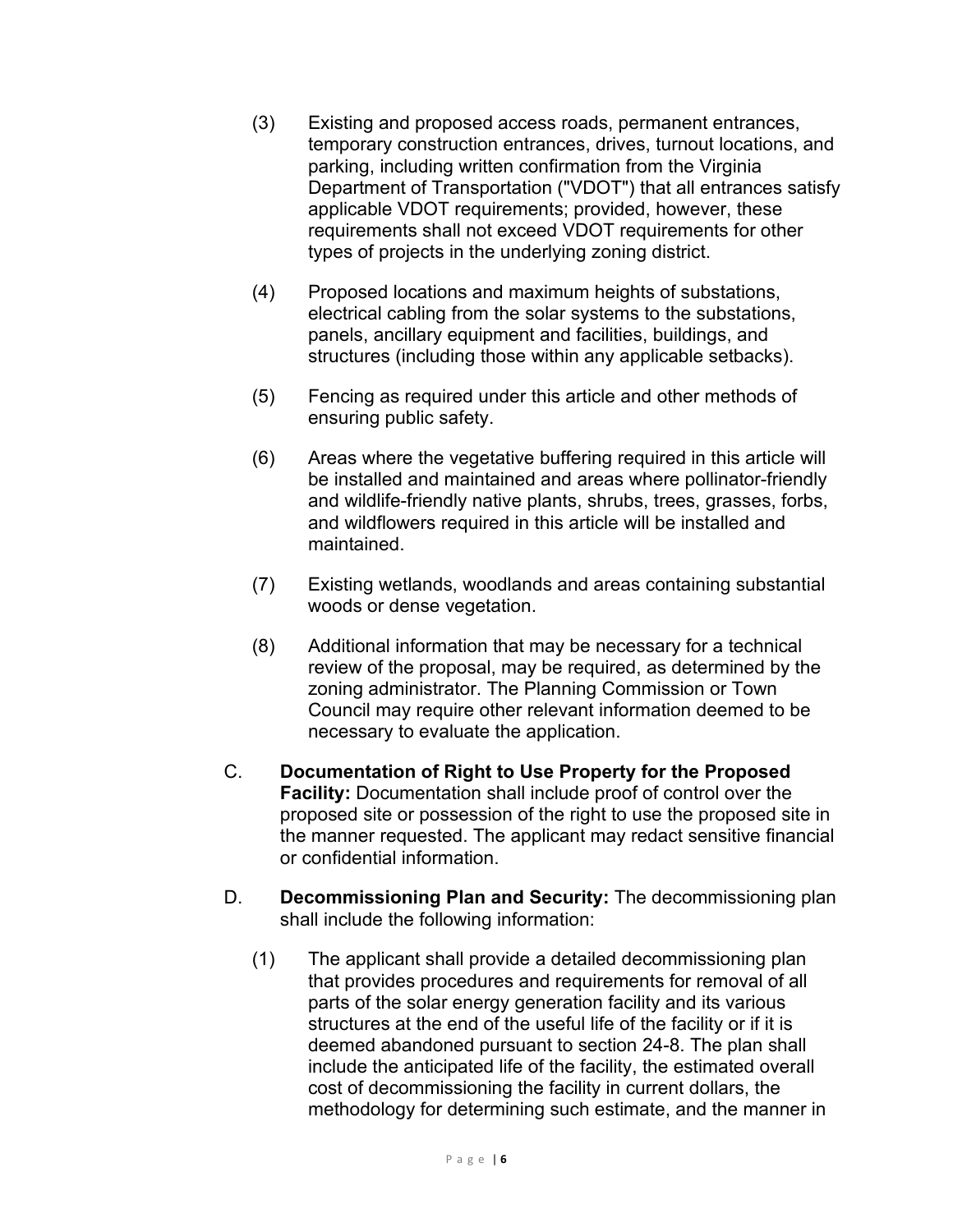which the project will be decommissioned. The decommissioning plan and the estimated decommissioning cost will be updated upon the request of the zoning administrator, provided the update shall be no more frequently than once every five years and no less frequently than once every ten years.

- (2) Security: Pursuant to  $\frac{6}{5}$  15.2-2241.2 of the Code of Virginia, prior to operation, the applicant must provide security in the amount of the estimated cost of the decommissioning. Options for security include a cash escrow, a performance surety bond, a certified check, an irrevocable letter of credit, or other security acceptable to the Town in an amount equal to the estimated decommissioning cost developed and updated in accordance with the decommissioning plan acceptable to the Town. The security must remain valid until the decommissioning obligations have been met. The security may be adjusted up or down by the Town if the estimated cost of decommissioning the facility changes. The security must be renewed or replaced if necessary to account for any changes in the total estimated overall decommissioning cost in accordance with the periodic updated estimates required by the decommissioning plan. Obtaining and maintaining the requisite security will be a mandatory condition of the special exception permit. The security shall be in favor of the Town and shall be obtained and delivered to the Town before any construction commences.
- (3) The decommissioning plan, cost estimates, and all updates of those plans and estimates shall be sealed by a professional engineer.
- E. **Landscaping and Screening Plan:** The applicant must submit a landscaping and screening plan that addresses the vegetative buffering required in this article, including the use of existing and newly installed vegetation to screen the facility. The plan also must address the use of pollinator-friendly and wildlife-friendly native plants, shrubs, trees, grasses, forbs, and wildflowers in the project area and in the setbacks and vegetative buffering as required in this article.
- F. **Erosion and Sediment Control Plan:** An erosion and sediment control plan must be approved by the Town staff and when applicable, by the Virginia Department of Environmental Quality prior to any land disturbing activity.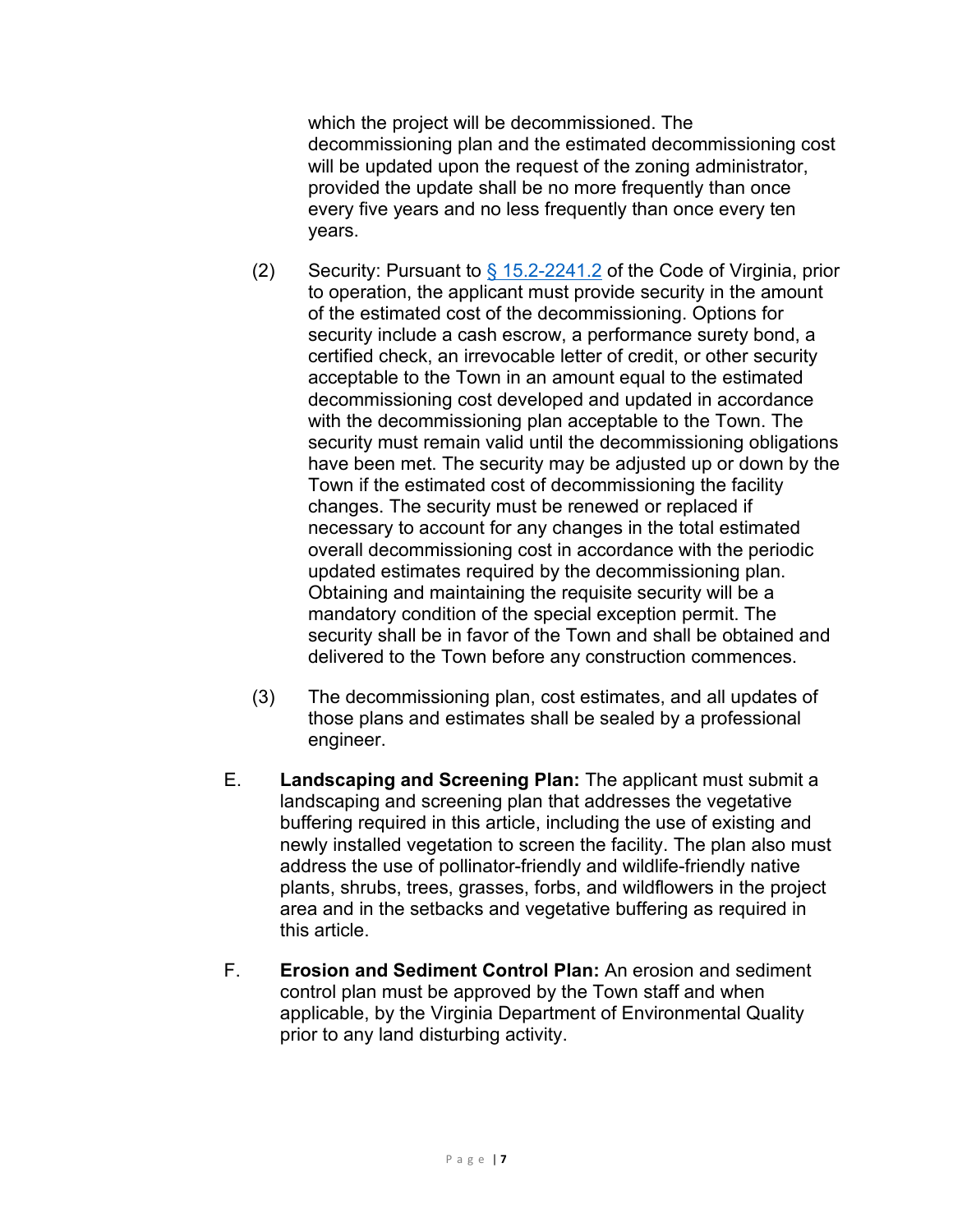- G. **Stormwater Management Plan:** A stormwater management plan must be approved by the department of environmental quality prior to any land disturbing activity.
- H. **Review Fees:** The Town may retain qualified third parties to review portions of a permit application that are outside the Town's areas of expertise and do not have adequate state and federal review. Any out-of-pocket costs incurred by the Town for such review by qualified third parties shall be paid by applicant. The third-party reviewers and their estimated costs will be submitted to applicant for approval before the costs are incurred. The Town may, in the alternative, accept such review by qualified third parties selected, retained, and paid by the applicant.
- I. **Exemptions:** The zoning administrator may exempt applications for facilities smaller than four acres with a rated capacity equal to or less than one megawatt (MW) from some of the requirements of this section provided, however, the zoning administrator may not exempt applications from any of the requirements included in section 24-5.
- J. **Post-Application Documentation and Approvals:** All documentation required to be submitted to and approvals required from the Town after the issuance of the permit shall, unless otherwise stated in the conditions attached to the special exception permit, be submitted, or obtained no later than the date of any application for a building permit for the facility. The failure or refusal to submit required documentation or obtain required approvals following the issuance of a special exception permit shall result in the suspension of the special exception permit and the denial of the building permit.

# **24-7. LOCATION, APPEARANCE, AND OPERATIONAL REQUIREMENTS:**

- 24-7.1 The following requirements apply to large power grid scale solar energy facilities:
	- A. **Visual Impacts:** The applicant shall demonstrate through project siting and proposed mitigation, if necessary, that the solar project minimizes impacts on viewsheds, including from residential areas and areas of scenic, historical, cultural, archaeological, and recreational significance. The facility shall utilize only panels that employ anti-glare technology, anti-reflective coatings, and other available mitigation techniques, all that meet or exceed industry standards, to reduce glint and glare. The applicant shall provide written certification from a qualified expert acceptable to the Town that the facility's panels incorporate and utilize anti-glare technology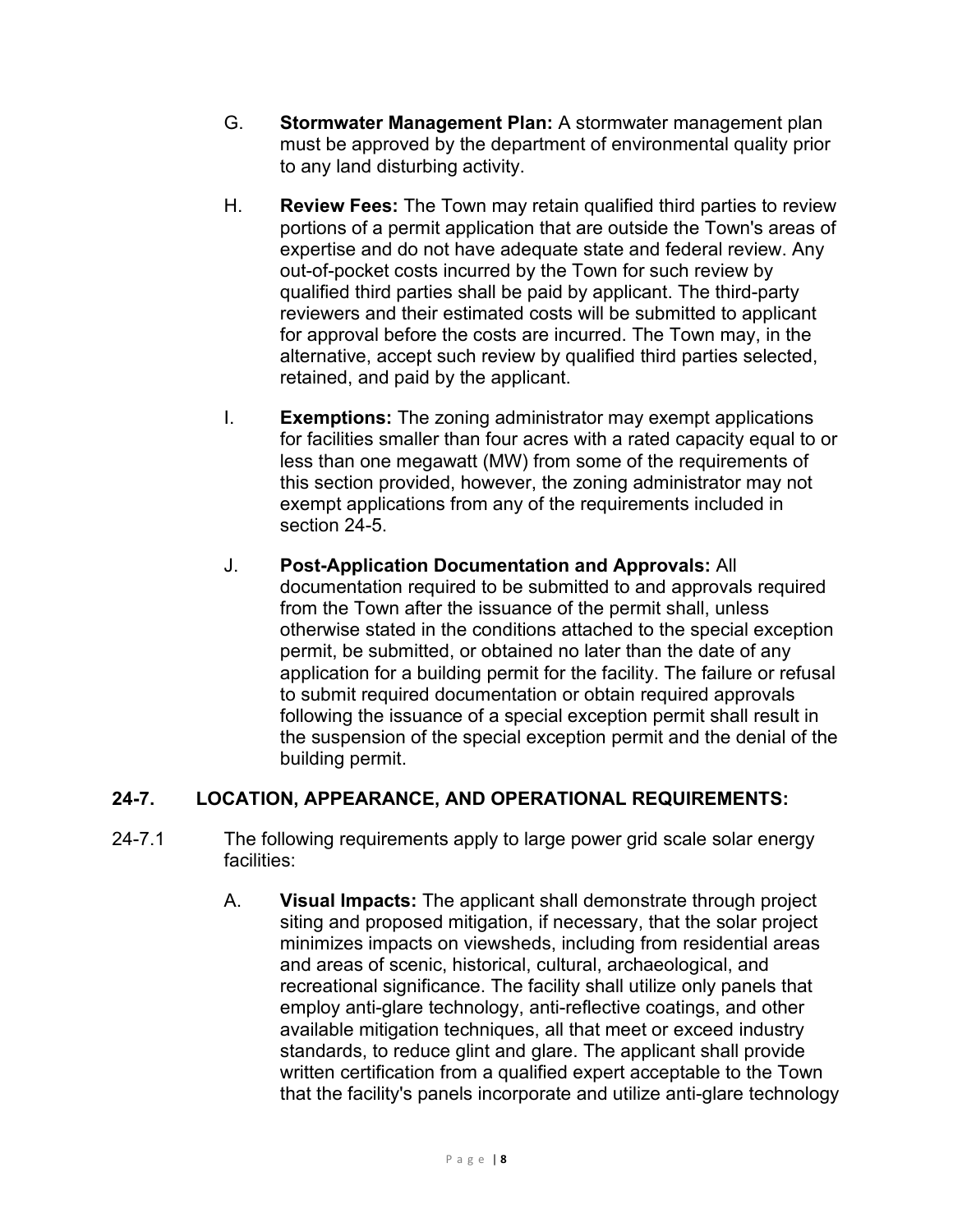and anti-reflective coatings and reduce glint and glare to levels that meet or exceed industry standards.

- B. **Signage:** All signage on the site shall comply with the Town sign ordinance, as adopted and from time to time amended.
- C. **Noise:** Noise levels from the facility shall comply at all times with the Town noise ordinance, as adopted and from time to time amended.
- D. **Setbacks:** The project area shall be set back a distance of at least 75 feet from all public rights-of-way and main buildings on adjoining parcels, and a distance of at least 25 feet from adjacent property lines. Exceptions may be made for adjoining parcels that are owned by the applicant. Increased setbacks up to 100 feet and additional buffering may be included in the conditions for a particular permit. Solar energy facilities also shall meet all setback requirements for primary structures for the zoning district in which the facility is located in addition to the requirements set forth above. Access, erosion and stormwater structures, and interconnection to the electrical grid may be made through setback areas provided that such electrical grid connections are generally perpendicular to the property line.
- E. **Fencing:** The project area shall be enclosed by security fencing not less than six feet in height and equipped with an appropriate anticlimbing device such as strands of barbed wire on top of the fence. The height and/or location of the fence may be altered in the conditions for a particular permit. Fencing must be installed on the interior of the vegetative buffer required in this section so that it is screened from the ground level view of adjacent property owners. The fencing shall be maintained at all times while the facility is in operation.
- F. **Vegetative Buffer:** A vegetated buffer sufficient to mitigate the visual impact of the facility is required. The buffer shall consist of a landscaped strip at least 15 feet wide, shall be located within the setbacks required under subsection D above, and shall run around the entire perimeter of the property. The buffer shall consist of existing vegetation and, if deemed necessary for the issuance of a special exception permit, an installed landscaped strip consisting of multiple rows of staggered trees and other vegetation. This buffer should be made up of plant materials at least three feet tall at the time of planting and that are reasonably expected to grow to a minimum height of eight feet within three years. The Planning Commission or Town Council may require increased setbacks and additional or taller vegetative buffering in situations where the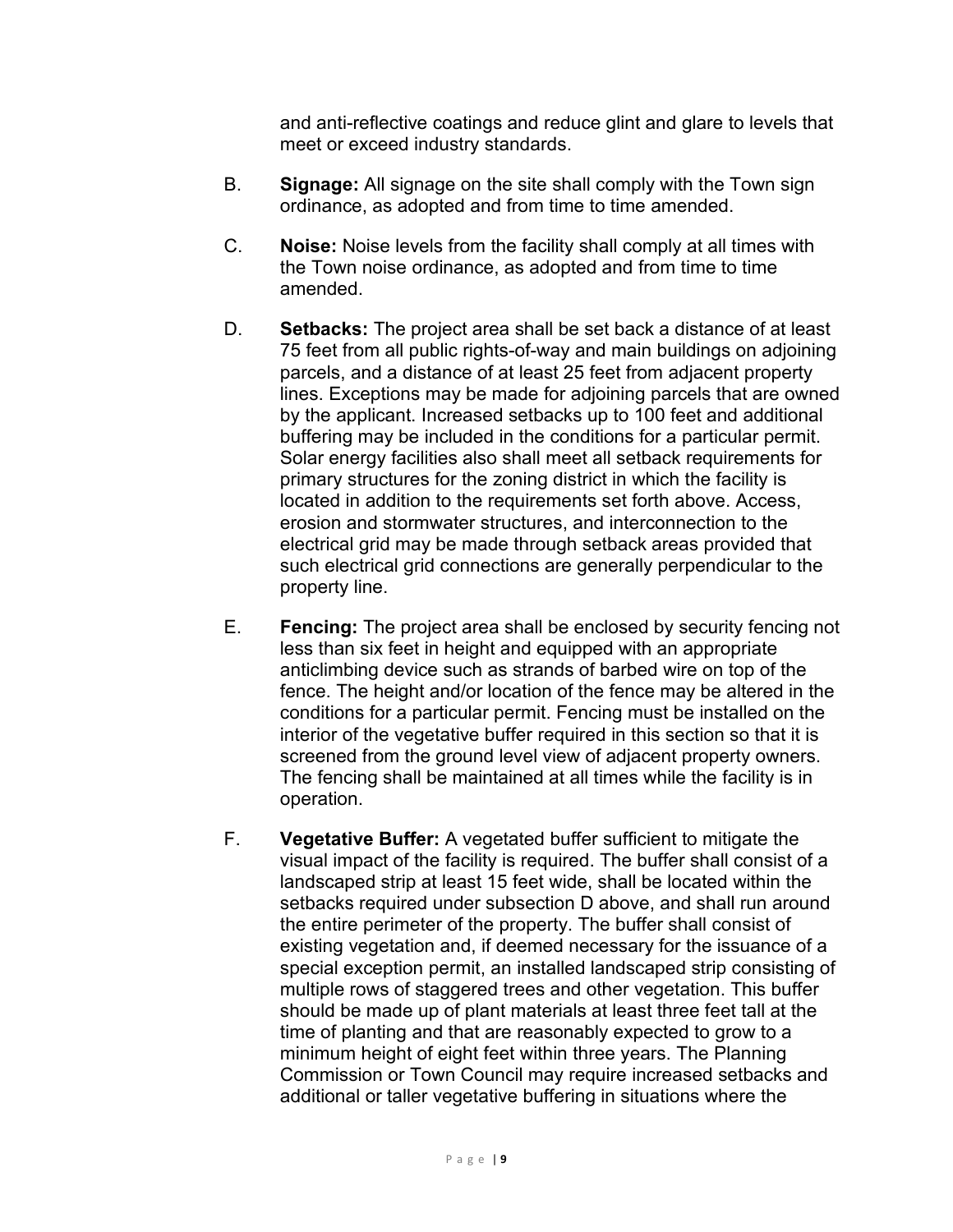height of structures or the topography affects the visual impact of the facility. Non-invasive plant species and pollinator-friendly and wildlife-friendly native plants, shrubs, trees, grasses, forbs, and wildflowers must be used in the vegetative buffer. Fencing must be installed on the interior of the buffer. A recommendation that the screening and/or buffer creation requirements be waived or altered may be made by the Planning Commission when the applicant proposes to use existing wetlands or woodlands, as long as the wetlands or woodlands are permanently protected for use as a buffer. Existing trees and vegetation may be maintained within such buffer areas except where dead, diseased or as necessary for development or to promote healthy growth, and such trees and vegetation may supplement or satisfy landscaping requirements as applicable. If existing trees and vegetation are disturbed or are not present, new plantings shall be provided for the buffer. The buffer shall be maintained for the life of the facility.

- G. **Height:** Ground-mounted solar energy generation facilities shall not exceed a height of 20 feet, which shall be measured from the highest natural grade below each solar panel. This limit shall not apply to utility poles and the interconnection to the overhead electric utility grid.
- H. **Lighting:** Lighting shall be limited to the minimum reasonably necessary for security purposes and shall be designed to minimize off-site effects. Lighting on the site shall comply with any dark skies ordinance the Town Council may adopt or, from time to time, amend.
- I. **Location:** Large power grid scale solar energy facilities shall not be located within one mile of an airport, helipad, or heliport unless the applicant submits, as part of its application, written certification from the Federal Aviation Administration that the location of the facility poses no hazard for, and will not interfere with, airport operations.
- J. **Entry and Inspection:** The facility and site owners and/or operator will allow designated Town officials access to the facility for inspection purposes, provided such inspectors will be subject to the facility and site owners' and/or operator's safety requirements and protocols while within the facility.

### **24-8. DECOMMISSIONING OF UNSAFE OR ABANDONED PROJECTS:**

24-8.1 If a solar energy facility has been determined to be unsafe by the Town building official, the facility shall be required to be repaired by the facility owner, site owner, or operator to meet federal, state, and local safety standards, or to be removed by the owners or operator. The owners or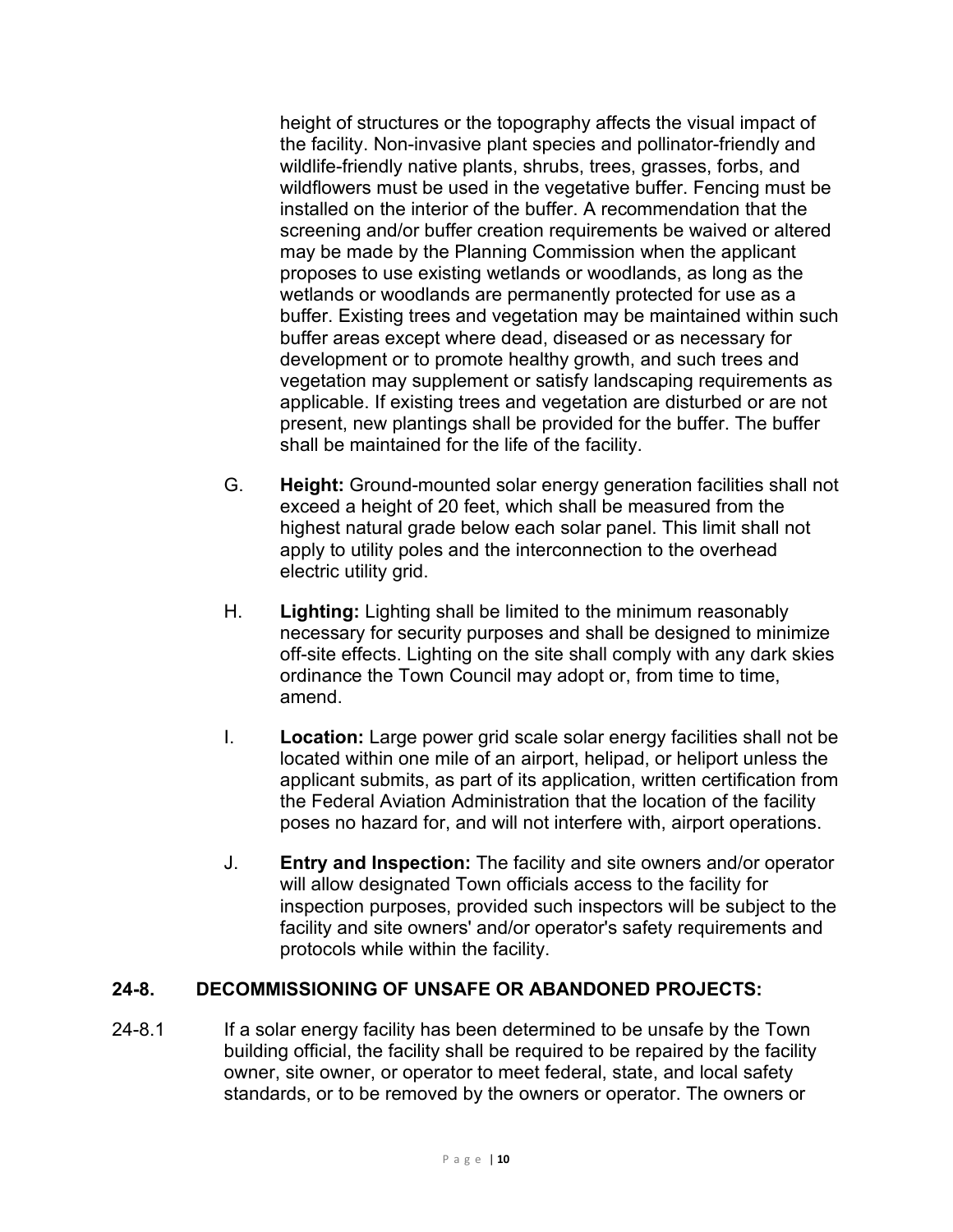operator must complete the repair or removal of the facility, as directed by the building official, within the time period allowed by the building official. If directed to do so by the building official, the owners or operator will remove the solar energy facility in compliance with decommissioning plan established for such facility.

- 24-8.2 If any solar energy generation facility is not operated for a continuous period of 12 months, the Town may notify the facility owner by registered mail and provide 45 days for a response. In its response, the facility owner shall set forth reasons for the operational difficulty and provide a reasonable timetable for corrective action. If the Town deems the timetable for corrective action to be unreasonable, it may notify the facility owner, and the facility owner, site owner, or operator shall remove the solar energy facility in compliance with decommissioning plan established for such facility.
- 24-8.3 At such time that a solar energy facility is scheduled to be abandoned, the facility owner, site owner, or operator shall notify the zoning administrator in writing.
- 24-8.4 Within 365 days of the date of abandonment, whether as declared by the Town under subsection 24-8.2 or as scheduled by the owners or operator under subsection 24-8.3, the facility owner, site owner, or operator shall complete the physical removal of the solar energy facility in compliance with decommissioning plan established for such facility. This period may be extended at the request of the owners or operator, upon approval of the Town Council.
- 24-8.5 When the facility owner, site owner, operator, or other responsible party decommissions a solar energy facility, he shall handle and dispose of the equipment and other facility components in conformance with federal, state, and local requirements. All equipment, both above and below ground, must be removed as part of the decommissioning plan. Internal paths, roads, travelways, and landscaping may be left at the discretion of the site owner.
- 24-8.6 If the facility owner, site owner, or operator fails to timely remove or repair an unsafe or abandoned solar energy facility after written notice, the Town may pursue a legal action to have the facility removed at the expense of the facility owner, site owner, or operator, each of whom shall be jointly and severally liable for the expense of removing or repairing the facility. The Town also may call upon the decommissioning security to remove the facility.